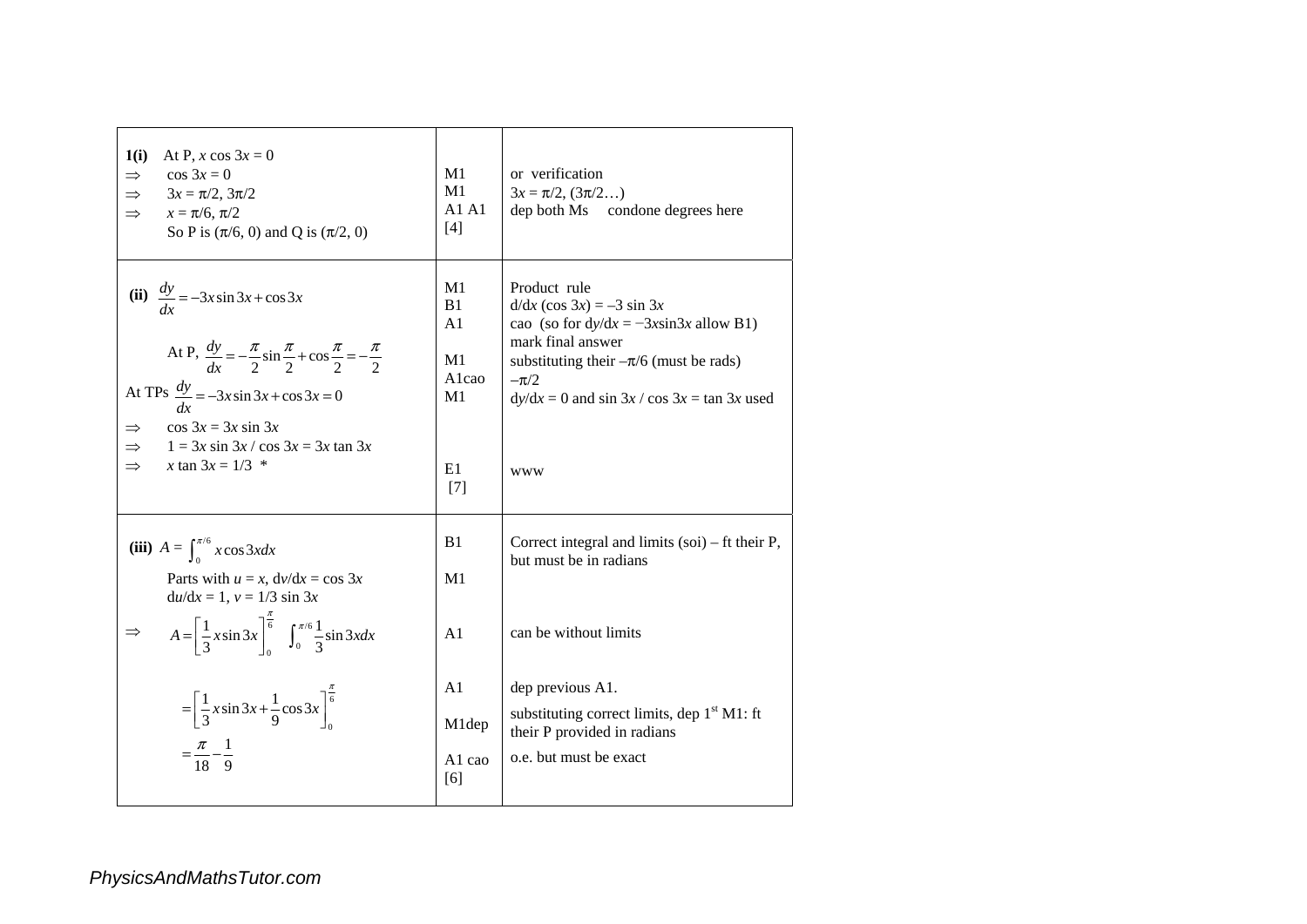| 2(i)                                                                     | 2<br>When $x = 1$ , $y = 3 \ln 1 +$<br>$= 0$                                                                                                                                                                                                                                                                                       | E1<br>$[1]$                                                          |                                                                                                                                                                                                                  |                                                |
|--------------------------------------------------------------------------|------------------------------------------------------------------------------------------------------------------------------------------------------------------------------------------------------------------------------------------------------------------------------------------------------------------------------------|----------------------------------------------------------------------|------------------------------------------------------------------------------------------------------------------------------------------------------------------------------------------------------------------|------------------------------------------------|
| (ii)<br>$\Rightarrow$<br>$\Rightarrow$<br>$\Rightarrow$<br>$\Rightarrow$ | $\frac{dy}{dx} = \frac{3}{x} + 1 - 2x$<br>At R, $\frac{dy}{dx} = 0 = \frac{3}{x} + 1 - 2x$<br>$3 + x - 2x^2 = 0$<br>$(3-2x)(1+x) = 0$<br>$\Rightarrow$ $x = 1.5$ , (or -1)<br>$y = 3 \ln 1.5 + 1.5 - 1.5^2$<br>$= 0.466$ (3 s f.)<br>$\frac{d^2y}{dx^2} = -\frac{3}{x^2} - 2$                                                      | M1<br>Alcao<br>M1<br>M1<br>A1<br>M1<br>Alcao<br>B1ft                 | $d/dx$ (ln x) = $1/x$<br>re-arranging into a quadratic $= 0$<br>factorising or formula or completing<br>square<br>substituting their $x$<br>ft their $dy/dx$ on equivalent work                                  | SC1 for $x = 1.5$ unsupported, SC3 if verified |
|                                                                          | When $x = 1.5$ , $d^2y/dx^2 (= -10/3) < 0 \implies$ max                                                                                                                                                                                                                                                                            | E1<br>[9]                                                            | $www - don't need to calculate 10/3$                                                                                                                                                                             | but condone rounding errors on 0.466           |
| (iii)<br>$\Rightarrow$<br>$\Rightarrow$                                  | Let $u = \ln x$ , $du/dx = 1/x$<br>$dv/dx = 1, v = x$<br>$\int \ln x dx = x \ln x - \int x \cdot \frac{1}{x} dx$<br>$= x \ln x - \int 1 dx$<br>$= x \ln x - x + c$<br>$A = \int_{1}^{2.05} (3 \ln x + x - x^2) dx$<br>$=\left[3x\ln x-3x+\frac{1}{2}x^2-\frac{1}{3}x^3\right]_0^{2.05}$<br>$=-2.5057 + 2.833$<br>$= 0.33$ (2 s.f.) | M1<br>A1<br>A <sub>1</sub><br>B1<br>B1ft<br>M1dep<br>A1 cao<br>$[7]$ | parts<br>condone no c<br>correct integral and limits (soi)<br>$3 \times$ t heir 'x ln x – x '+ $\frac{1}{2}$ x <sup>2</sup> – $\frac{1}{3}$ x <sup>3</sup><br>substituting correct limits dep 1 <sup>st</sup> B1 | allow correct result to be quoted (SC3)        |